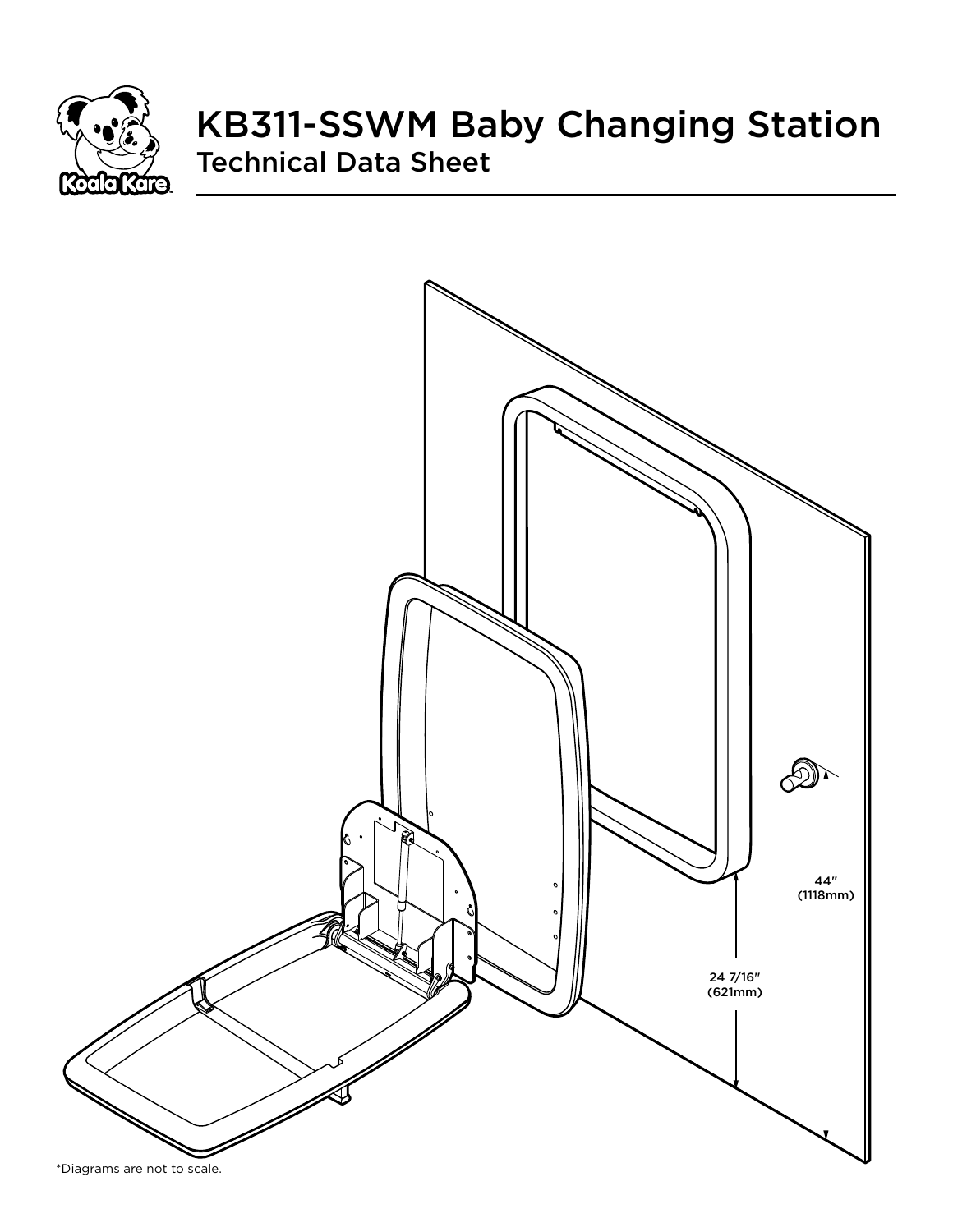

# KB311-SSWM Baby Changing Station Closed Position

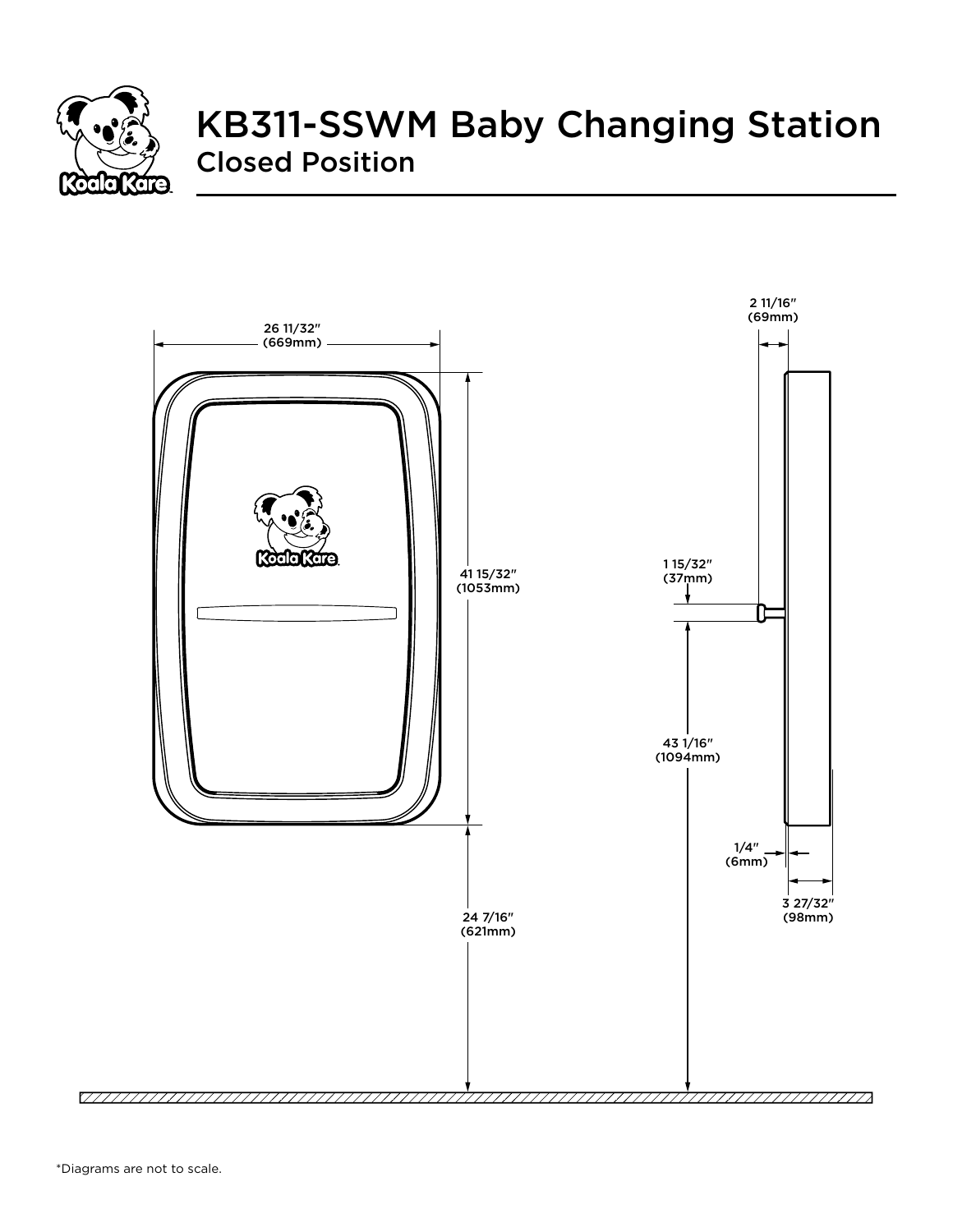

# KB311-SSWM Baby Changing Station Open Position